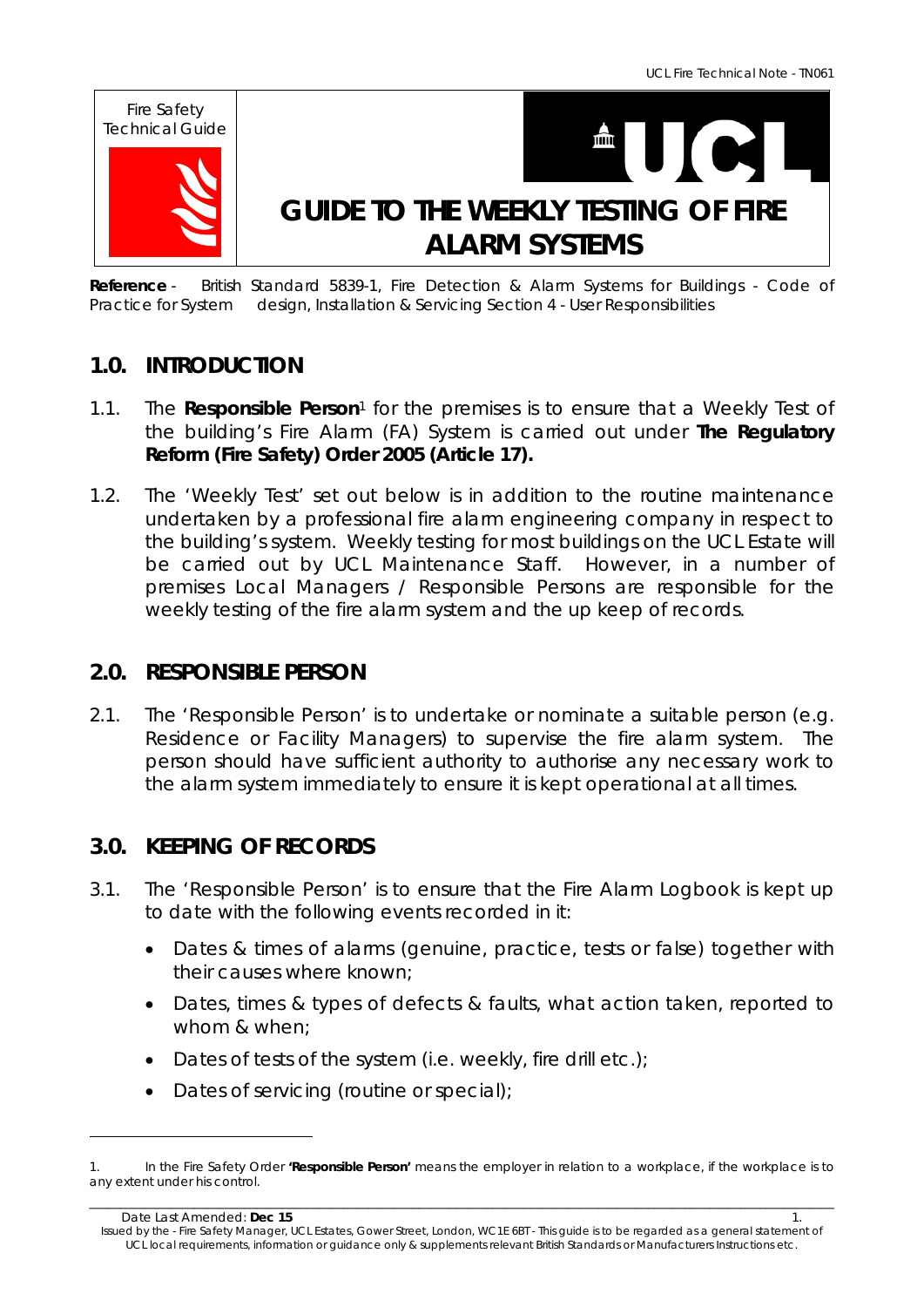- Dates & times of all periods of disconnection or disablement;
- Any alterations to the system.
- 3.1. It is vital that all actions are recorded accurately in the logbook for the protection of the 'Responsible Person' and made available to any authorised person (e.g. Fire Brigade).

## **4.0. WEEKLY TEST**

4.1. At least one Manual Call Point (MCP) is to be operated to test the ability of the controlling equipment (FA Panel) to receive a signal, sound the alarm and operate any other devices fitted to the FA system. Carry out the weekly test as follows:

## 4.2. **Equipment Required:**

- A small call point triggering device (but in some cases you may need a screwdriver or Allen key to unscrew the front of older call points to simulate the breaking of the glass);
- Access / Enabling keys (or Enabling Codes) to the main fire alarm panel so as to cancel the alarm on activation of the system when triggered at a call point as part of the test;
- The Fire Alarm Logbook to record the test and details of call point zone, location etc.;
- Access / Authorisation Codes to go '**off line**' with the Monitoring Company or Alarm Receiving Company (ARC) so that the fire brigade is not called; the main UCL Campus a Permit to Work on the fire alarm system where necessary / telephone number to inform the UCL Security Control Room is required. Contact the Monitoring Station / UCL Security Control after the test to ensure they received the signal - if no signal received, then take appropriate action to have the line checked out/repaired as necessary;

## 4.3. **Actions Required at Test:**

- Isolate any plant or systems as necessary prior to initiating fire alarm system,
- Check that where buildings have more than one FA panel networked together, that all panels activated and that the sounders operated throughout the building,
- Once alarm initiated and sounders cancelled, but before the system is reset – check the following functions:
	- o Ensure that all doors fitted with **'Electromagnetic Door Security Locking Systems'** released as part of the fire alarm activation (fire alarm needs to be activated for this function, but sounders need not be ringing);